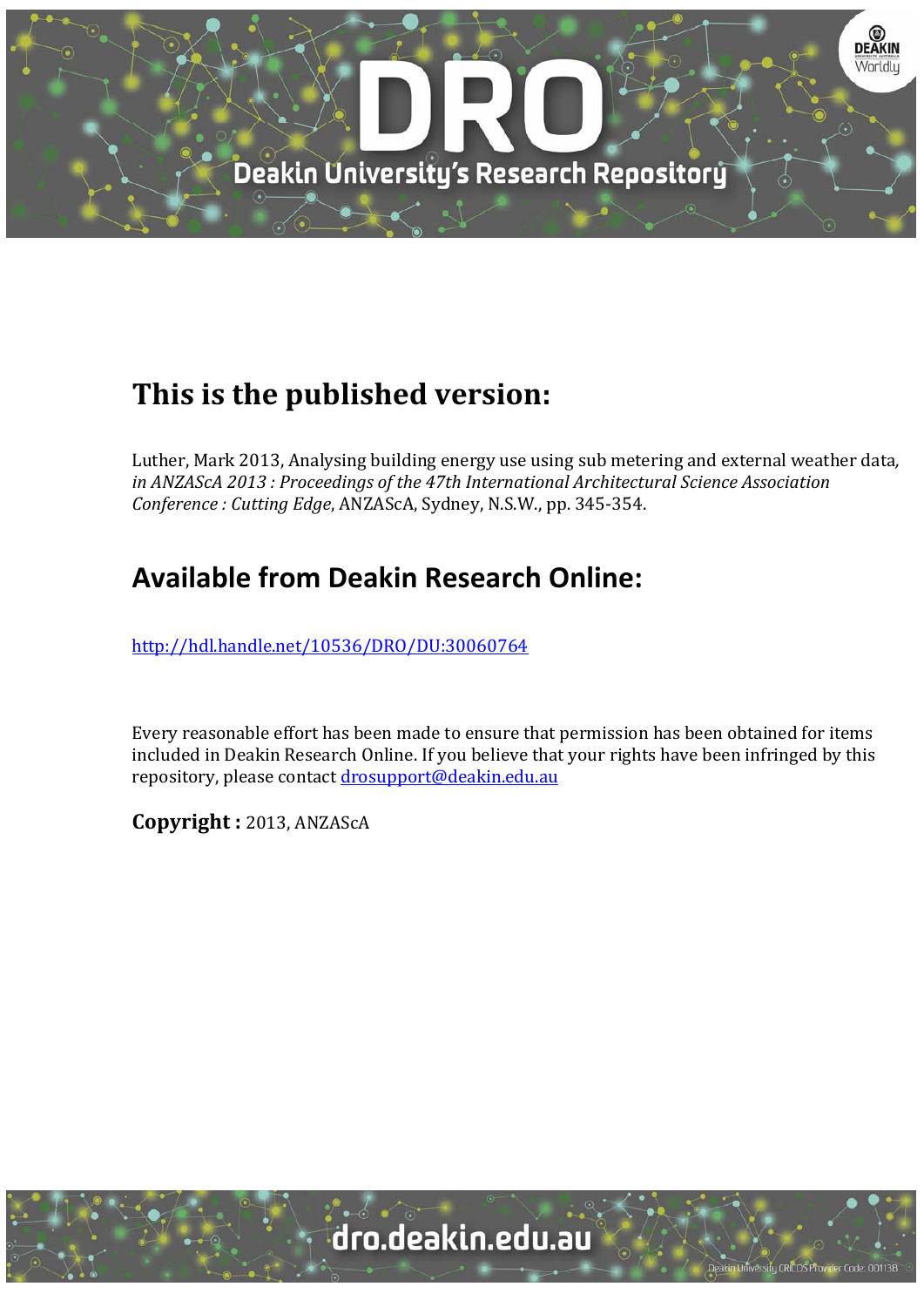M. A. Schnabel (ed.), *Cutting Edge: 47th International Conference of the Architectural Science Association,* pp. 345–354. © 2013, The Architectural Science Association (ANZAScA), Australia

# **ANALYSING BUILDING ENERGY USE USING SUB-METERING AND EXTERNAL WEATHER DATA**

MARK LUTHER and PETER HORAN *Deakin University, Geelong, Australia {mark.luther, peter.horan}@deakin.edu.au*

**Abstract.** The Intergovernmental Panel on Climate Change and the McKinsey Greenhouse Gas abatement studies have highlighted reduction of building energy consumption as a primary cost-effective element in the abatement of Global Warming. Nevertheless, the energy investigation in most of our existing building stock remains at a novice level at best. Building sub-metering, by which we mean any secondary, hourly, metering (after the main) of various circuits, provides substantial information on when and where energy is used in specific buildings. Furthermore, combining this information with external weather data provides information beyond basic metering results. This paper discusses three case studies and explains how sub-metering, augmented by external solar and temperature data, benefits energy management and identified problems. It explains how different methods of analysing energy usage allowed: justifiable sizing of a solar photovoltaic system; with a calculated Cooling Degree Unit, identified the absence of savings from a proprietary chiller controller; and the energy variation due to user schedules and external conditions indicated anomalies in energy use. The advantages of wireless access are noted. Extracting information in graphical formats suggests better strategies to understand and control energy use.

**Keywords.** Buildings; energy; sub-metering; solar-energy, weather.

# **1. Introduction**

The Intergovernmental Panel on Climate Change (2007) and the McKinsey Greenhouse Gas abatement studies (McKinsey Report 2008) highlight reduction of building energy consumption as a primary cost-effective element in the abatement of Global Warming. Nevertheless, the energy investigation in most of our existing building stock remains at a novice level at best.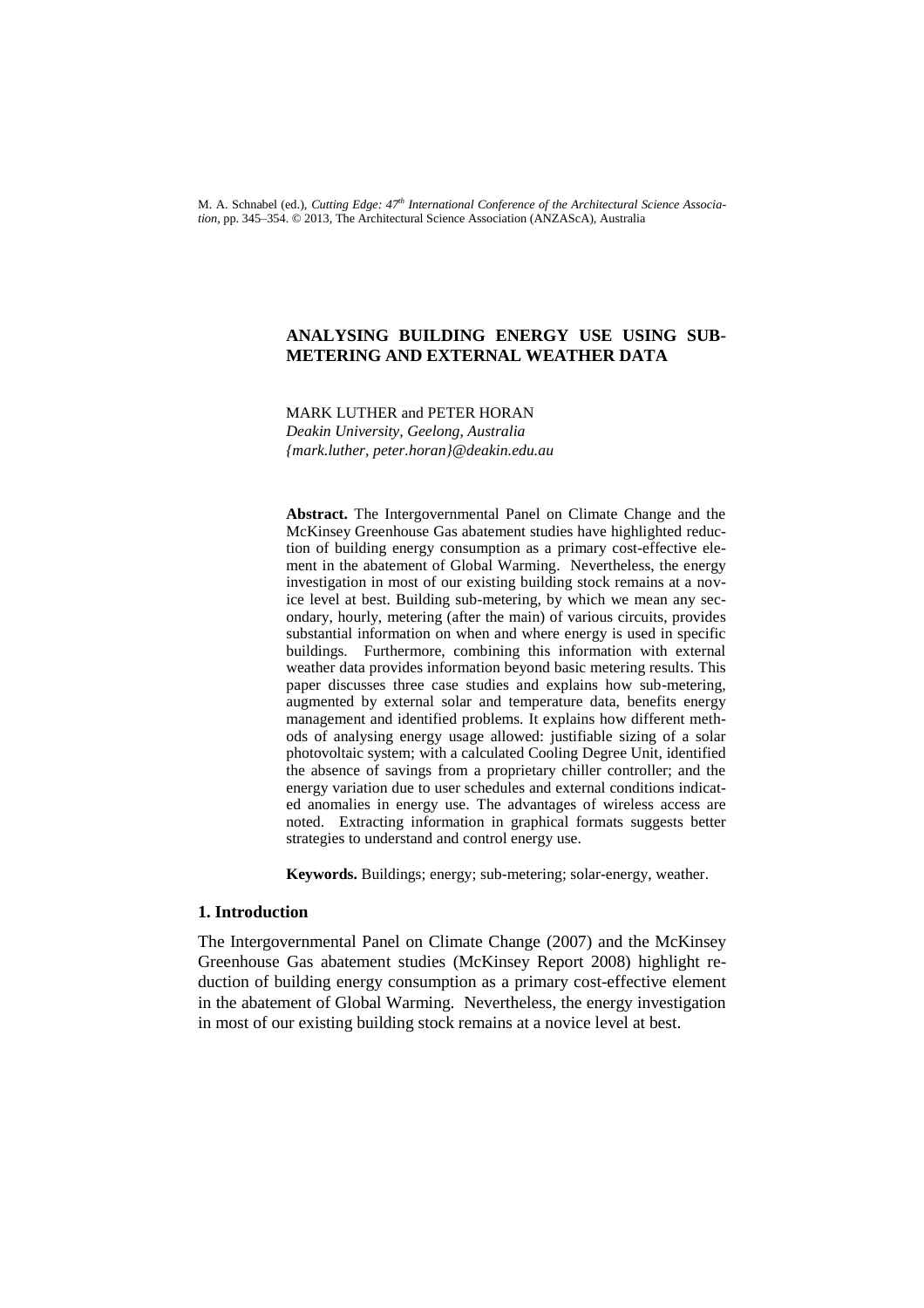#### 346 M. LUTHER AND P. HORAN

Building sub-metering, (in this paper, electrical only), by which we mean any secondary metering (after the main) of various circuits on an hourly basis, can provide substantial information on when and where energy is used in specific buildings. Furthermore, combining this information with external climatic and weather data provides information beyond basic metering results.

This paper discusses three case studies and explains how sub-metering benefits energy management and identified problems. In addition to analysing sub-metering, external solar and temperature data are also analysed. It explains how different methods of analysing the data provide information about energy usage and period of use.

In one particular case, the sizing of a solar photovoltaic system (PV) for the project's energy load could be more precisely justified based upon actual hourly data. In another case, a building management consultant made a claim that significant energy savings resulted from a proprietary control implementation on the chiller plant. Our metering, together with a calculated Cooling Degree Unit, illustrated otherwise. Other sub-metering results highlight the varying energy use at particular periods of the week according to user schedules, external temperature and solar profiles, suggesting anomalies in energy use.

The advantages of wireless access are noted. Extracting information calculated from collected data in usable graphical formats suggests better strategies to understand and control energy usage.

#### **2. A background to sub-metering**

As there is no standard definition, in this research, energy sub-metering means any metering or branch circuit level monitoring, after the mains to a building, of an individual piece of equipment or an end user device or of an area.

According to Plourde (2011) the rationale for installing energy meters is twofold: to control energy consumption and costs, and to improve equipment energy use and reliability. Meters eliminate the guesswork and save time by quickly pinpointing problems. The CIBSE TM-39: 2009 *Building Energy Metering* report suggests that metering should provide sufficient evidence to pinpoint avoidable wastage without requiring expensive and time-consuming detective work.

The TM-39 methodology requires a boundary to be selected on a floor plan and identifies all the items within the boundary that will be supplied energy. It then considers those items of interest within this boundary that should be sub-metered.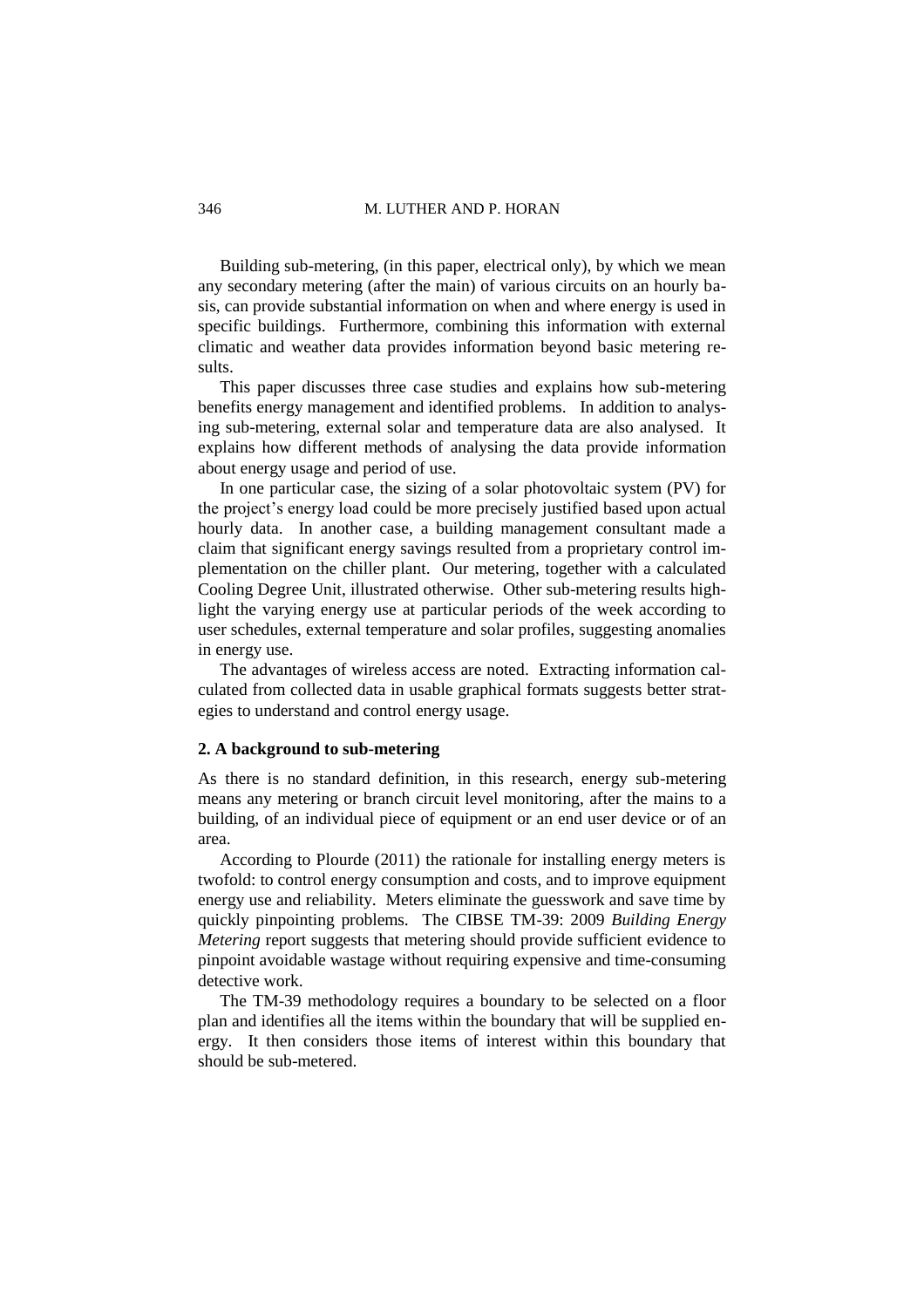The purposes of energy metering include:

- Whole building benchmarking
- Billing or management of parts within a building whole
- Technical energy analysis by end-use
- Building profile demand management

The reasons for energy sub-metering are many and the objectives must be defined and understood before developing a strategy and implementing submetering.

Installing a meter will not save energy on its own. There must be a system in place to ensure periodic reading of the meter. Energy-saving actions must be carried out as a result of the information provided by the meter. For example, metering may show that pumps do not need to be running continuously and may save a large portion of this energy. Metering by difference should be used where appropriate (i.e. the total and another item are both metered and the difference yields another significant component). Metering for different fuel types is also desirable but it can be a challenge to find the right instrument.

# 2.1. ENERGY ASSESSMENT REPORTING

Perhaps the bigger picture in sub-metering is that of an overall building energy assessment. According to the CIBSE TM-22 *Energy Assessment Reporting Method* (CIBSE 2006), there are several reasons for engaging with such assessments of a building. An assessment process not only will tend to improve energy management, but resulting investigations and actions to improve energy efficiency will tend to improve building design and management and also occupant satisfaction.

The assessment procedure offers three main options. The first two are directed at actual carbon dioxide emissions per unit floor area based on metered energy and vary only according to different energy types used in different zones of the building. The third option relates to an assessment based upon the benchmarks developed for the building systems.

# 2.2. ENERGY AUDITING

The Australian Standard *Energy Audits* (AS/NZS 3598:2000) complies with similar methods and reports elsewhere, such as CIBSE TM 22 (2006) and CIBSE TM39 (2009) and the ASHRAE Research Project *Procedures for Commercial Building Energy Audits* (ASHRAE 2004). The energy auditing process is split into three levels: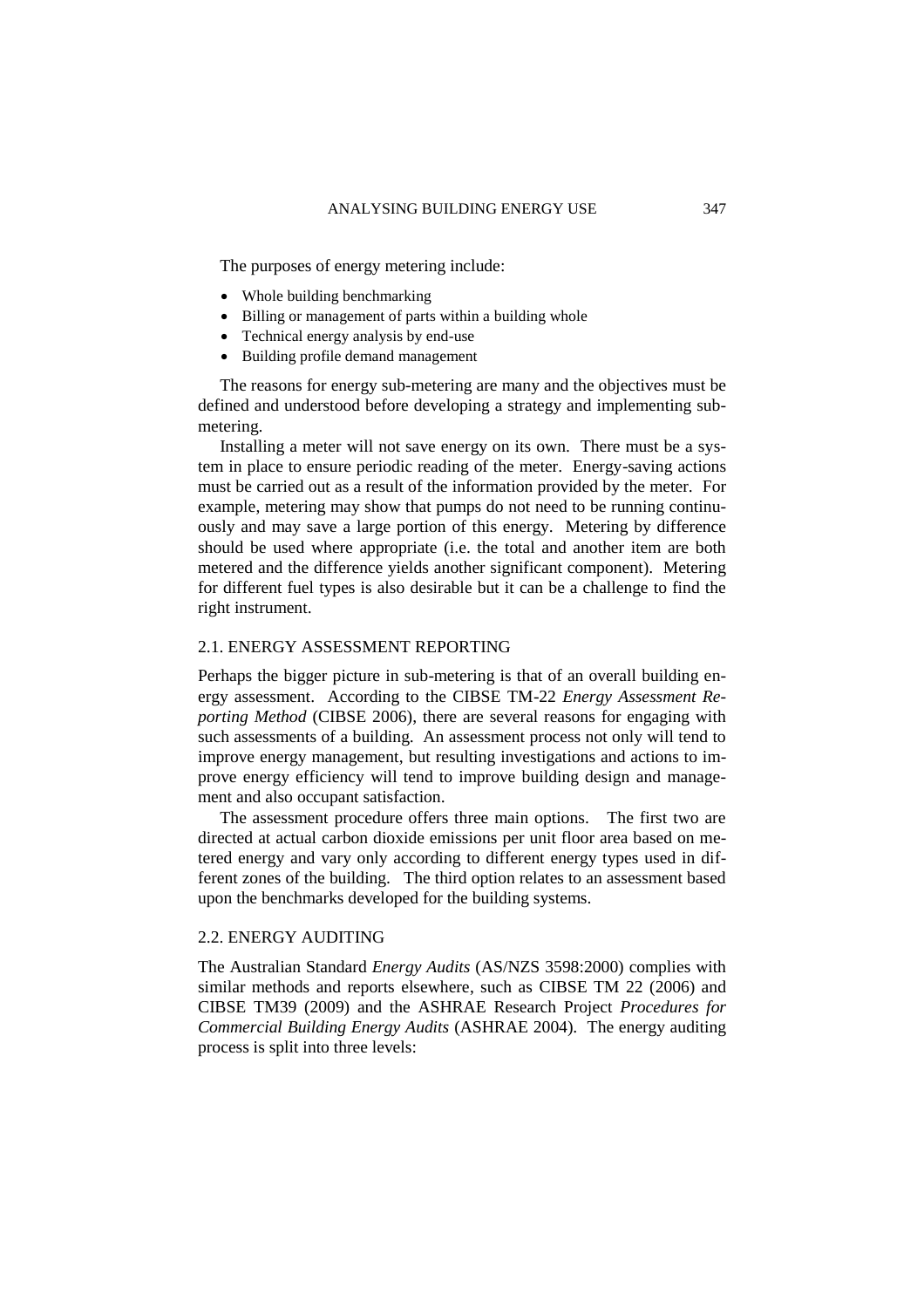#### 348 M. LUTHER AND P. HORAN

- Level 1 gives an overview on the general magnitude of savings and costs. It determines whether energy use is reasonable or excessive. It may take the form of a desktop study.
- Level 2 identifies the sources of energy to a site and what it is used for. It analyses areas of costs and associated savings, provides recommendations and involves on-site inspection and review of utility bills.
- Level 3 provides a detailed analysis of energy usage and a firm estimate of savings and costs. The analysis may involve sub-metering and simulation.

All methods state that there is overlap between these levels of reporting and output. Auditing is essential to establish a reference, as savings can only be estimated; they cannot be measured after an intervention.

### **3. Case Studies of Sub-metering**

In the following, we provide three different projects where electrical submetering was applied to help discover energy usage patterns. The details of each project explain the reasoning behind the objectives of the metering. Most importantly is the association between the metering and external air temperature and solar energy.

# 3.1 A SCHOOL CAMPUS NEAR MELBOURNE

In this case sub-metering is used to identify energy loading to assess the sizing of a solar PV system. Actually, this is an after study of the reasons for sub-metering. Initially, sub-metering was used to ascertain where and when energy loads were active. Preliminary results indicated that there was excessive energy waste in exterior night lighting. The split-systems, sporadically installed, provoked another energy crisis in terms of high peak loading during summer. As a result of the sub-metering analysis, the client took action to control consumption and reduce waste.

### *3.1.1. PV System Sizing*

Apart from using sub-metering, the school wanted to set a visible image in terms of environmental sustainability for its students and staff. To address this, a solar PV system was being considered. A particular issue was to have evidence to justify the size of PV system to be installed. We combined the electrical metering data with concurrently collected weather data, in particular, solar global radiation.

In sizing a system, there are a number of factors to consider. These are whether a gross or net feed-in tariff is used, whether energy metering is ac-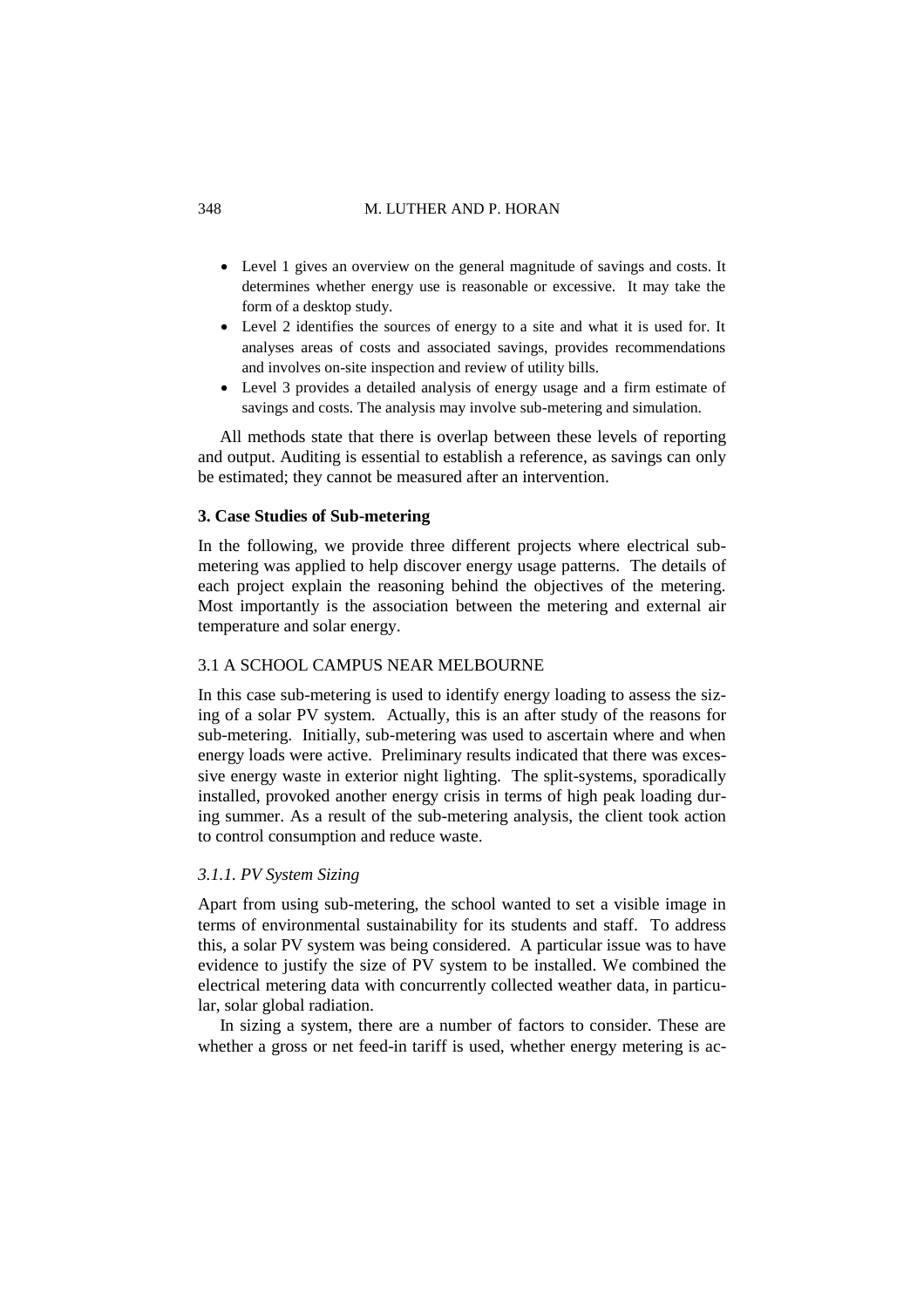cumulation or interval based, the actual tariffs used to buy and sell energy, the patterns of energy use and the weather conditions.

In the absence of local energy storage and a net feed-in tariff (at present \$0.08/kWh) lower than the purchase price of energy (about \$0.25/kWh), the best value of a PV system is achieved when its size is such that *little* energy is sold to the grid. This is because a large saving is made by avoiding the purchase of energy rather than a small saving by selling it.

[Figure 1](#page-5-0) shows the total demand measured from metering data and an estimate of PV system output based on solar global radiation during a December (summer-time) week. The total height of each bar is the power demand for each hour from 8 a.m. till 6 p.m. The dark portion is the estimated power derived from a 50 kW PV system. The graph shows that, early in the week, demand is high and available solar energy is low. Later in the week, the demand is lower and the solar energy higher, almost satisfying the demand. With extra PV capacity, solar energy would be exported at this time, but at 8c/kWh, an extra 50kW capacity would save less than the first 50kW. Higher PV capacity would cover winter months better, but provide excessive energy in summer. Of course, if the feed-in tariff were larger than the tariff to purchase electrical energy, exporting energy to the grid would make economic sense.



*Figure 1 Main Power - Solar Generated Power: 50kW PV System*

<span id="page-5-0"></span>This study began as an exploration of sub-metering to identify the waste of energy and developed into a study of PV system sizing. Sub-metering helped to identify the campus electrical load at various periods during the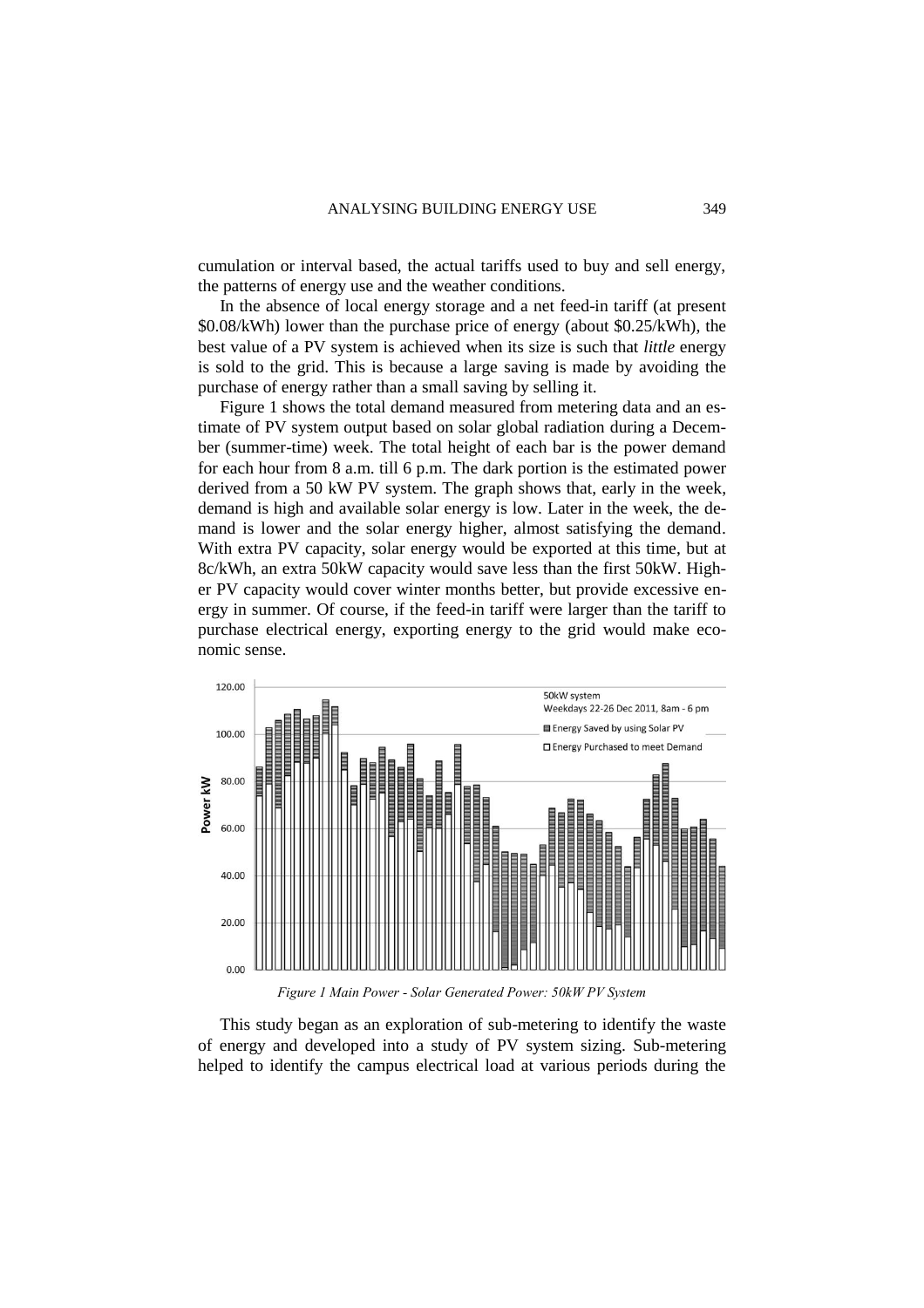week and, together with concurrent solar energy measurements, determined how those loads can be matched to a suitably-sized solar PV array. By knowing the metered energy requirement, and extending the analysis to account for seasonal variation, the sizing of a PV system can be better determined.

# 3.2 ASSESSING ENERGY RETROFITTING AT A SHOPPING CENTRE:

This study investigated the outcomes of a retrofitting project at a shopping centre in Victoria, Australia. It is a result of a long on-going investigation into potential measures to achieve energy efficiencies and introduce reductions in the cost of conditioning air in the premises. A Victorian company, Air Barrier Technologies Pty Ltd., was commissioned to undertake initial air pressurisation testing of the building, to measure air leakage through the building envelope. Extensive pressurisation testing identified an air permeability rate of 47 Air Changes per Hour (ACH) at 50 Pa pressure. This compares to an acceptable international maximum leakage rate of 10 ACH at 50 Pa pressure for this type of building. In other words, the building is excessively leaky.

The objective of energy metering, in this case, was to determine a before and after retrofit of air leakage energy consumption of the chiller plant during a cooling period. Sub-metering was used on the chiller to verify that less energy was used to cool the building after sealing of the building envelope.

#### *3.2.1. Cooling Degree Units*

A system was needed to analyse different days. Some days are hotter than others and require more cooling capacity. An initial evaluation to compare different days was performed using the concept of a Cooling Degree Unit (CDU). The concept is derived from the well-known cooling degree day measure, but is determined hour by hour. The external air temperature for an hour is compared to a set-point temperature (of 20°C in this case). If the external temperature is 1°C above the set-point then it counts as 1 CDU. If the external air temperature is less than 20°C the chiller is not required (or barely needed) and external outside air could be used directly. External air at low temperatures does not need expensive chilling and this should be considered seriously in the Building Management System (BMS) programming of existing mechanical equipment.

Table 1 provides the findings of this study. It is noticed that the air leakage sealing, over the original 'unsealed' building case, performed approximately 35% better in energy consumption for the total kWh usage per CDU. For an average kWh use per CDU this was analysed at an improvement of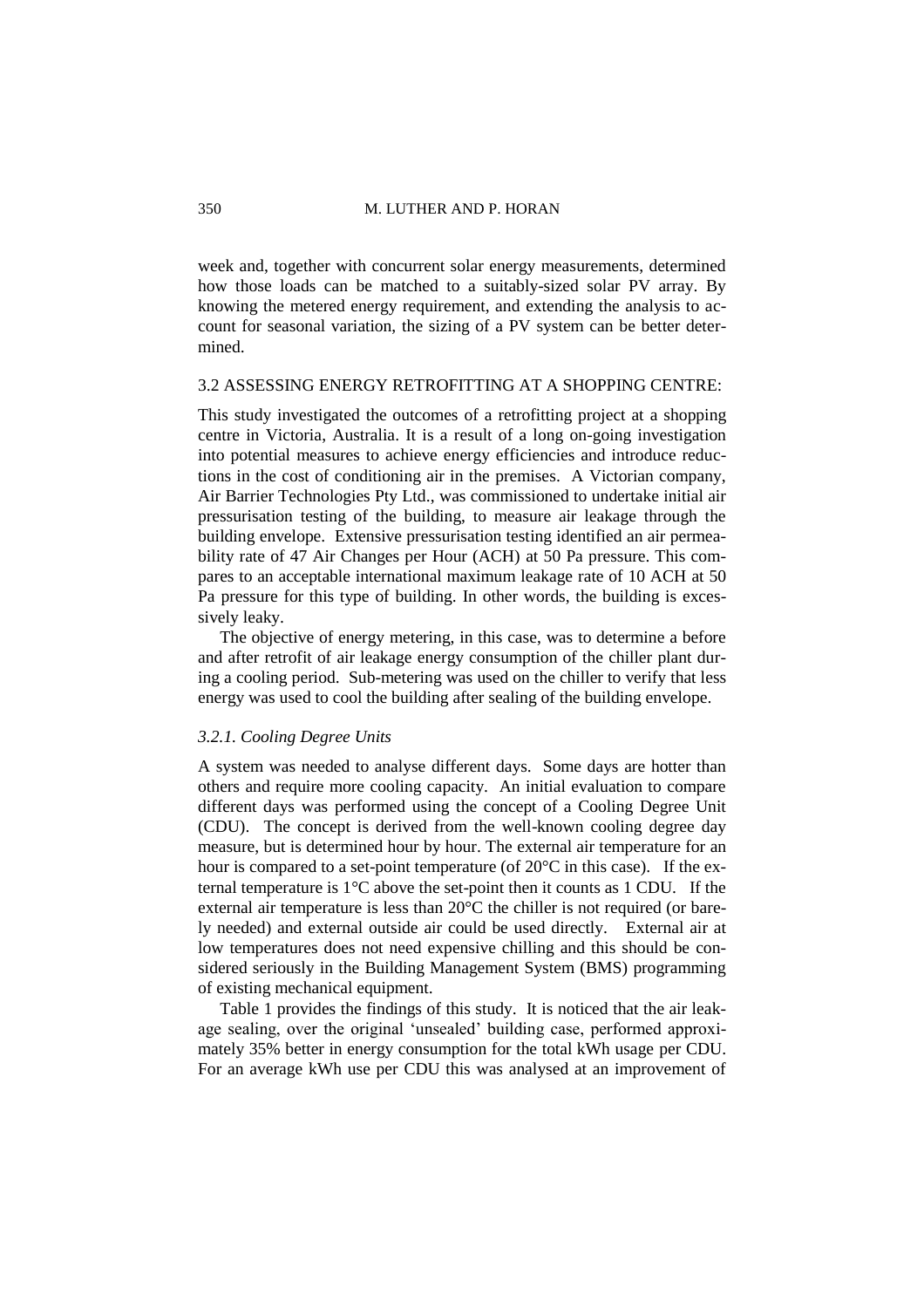8.4%. It is uncertain as to what method of evaluation would be considered reasonable. However, a definite improvement is indicated here.

There were claims made by the chiller maintenance and Controls Company that a new device added to the chiller was providing substantial savings to the client. This was implemented for the period after the building was sealed; however, the figures in Table 1 indicate that this intervention proved otherwise, increasing energy use over the original base case.

| Chiller Energy<br><b>Evaluation Period</b>   | Chiller kWh<br>total/CDU total* | Comparison<br>with Original | Chiller kWh<br>average/CDU* | Comparison<br>with Original |
|----------------------------------------------|---------------------------------|-----------------------------|-----------------------------|-----------------------------|
| Original System:<br>$23$ Dec $-9$ Jan $2012$ | 30.7                            | N/A                         | 42.9                        | N/A                         |
| Sealed Building:<br>17 Jan $-10$ Feb 2012    | 20.1                            | $-34.5%$                    | 39.3                        | $-8.4%$                     |
| <b>BMS</b> Retro:<br>14 Feb – 6 Mar 2012     | 31.5                            | 2.6%                        | 55.6                        | 30%                         |
| Jan-Feb v.<br>Feb-Mar 2012                   |                                 | 57% increase                |                             | 41% increase                |

Table 1. Chiller Energy Consumption Analysis

\* CDU= Cooling Degree Unit

#### 3.3. A MULTISTORY UNIVERSITY BUILDING

The excessive energy use in a university building was investigated. Following an initial analysis of the existing mains meters, which monitored HVAC and lifts on one meter and power and lighting on another, sub-metering was applied. The top half of [Figure 2](#page-8-0) shows the HVAC and lift electrical energy use for the building and the energy that would be generated by a 150 kW solar PV system. The bottom half shows the weather conditions at the same time. The plant-room ambient temperature was measured on-site. The hourly outside ambient temperature has been obtained from a site at Melbourne's Tullamarine Airport, about 19Km distant from the building. The solar global was estimated from the daily total of solar global radiation recorded at the Bureau of Meteorology in central Melbourne, about 2Km from the site. The graph is an interpolation based on solar altitude, which was considered to be accurate enough for this purpose.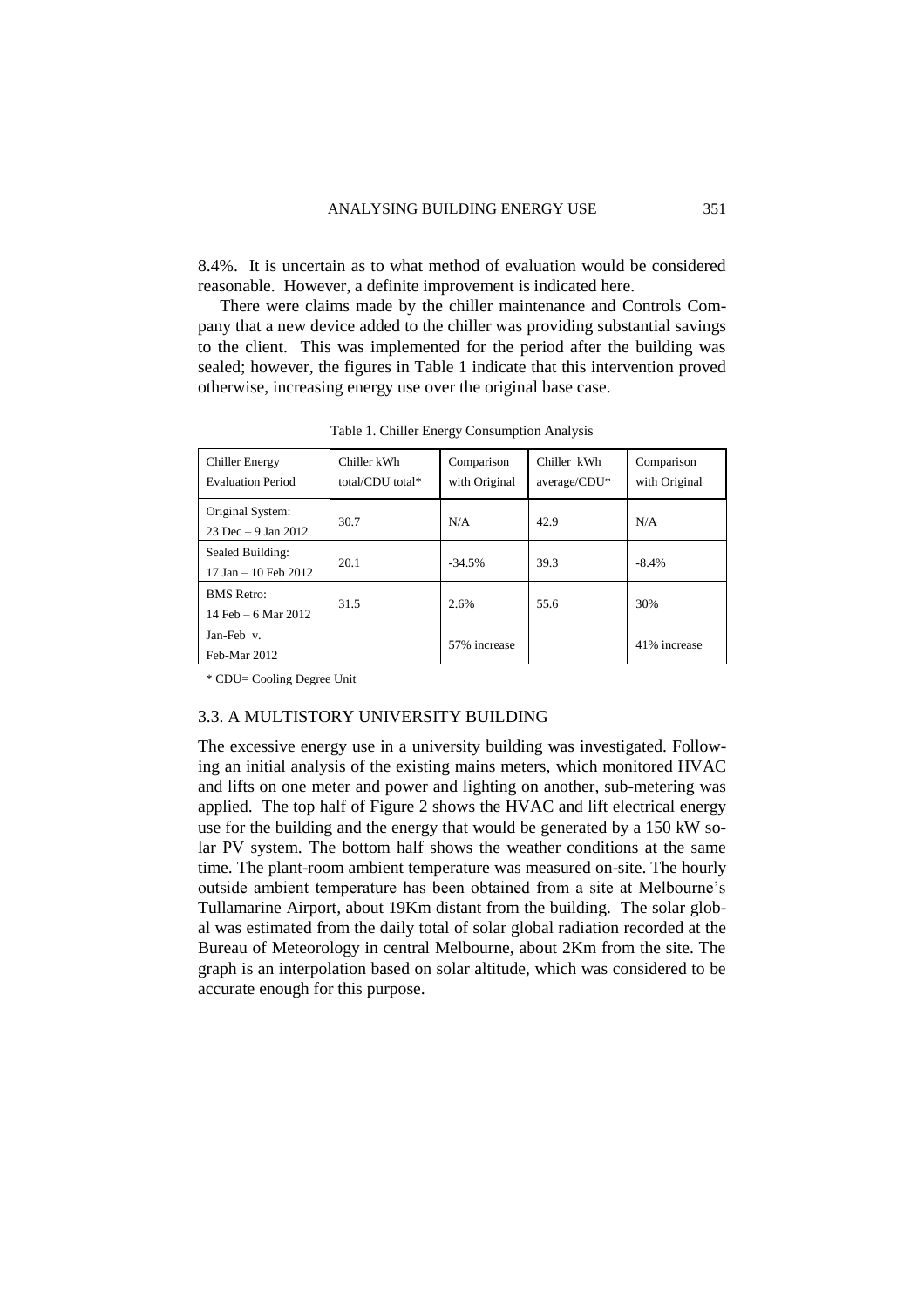

*Figure 2 Electrical and Solar Energy (estimated for a 300kW system) and Weather Conditions*

<span id="page-8-0"></span>Data was recorded from 30 February to 27 March 2013. [Figure 2](#page-8-0) shows the week beginning on Sunday, 3 March, when the temperature peaked above  $30\degree$ C on most days. For the whole period, on weekends, the HVAC energy consumption averaged 3252kWh/day, which is higher than expected, being 65% of the weekday average energy use of 5009kWh/day. At nighttime the power level was about 50kW, so the weekend energy level could be as low as 1200kWh/day. So, up to 2000kWh of energy can be saved every weekend day.

HVAC power consumption as a function of external air temperature is plotted in [Figure 3](#page-9-0)**[Error! Reference source not found.](#page-9-0)**. This shows that there is a tremendous variance in energy use at higher external temperatures. The reasons and causes of this have yet to be investigated.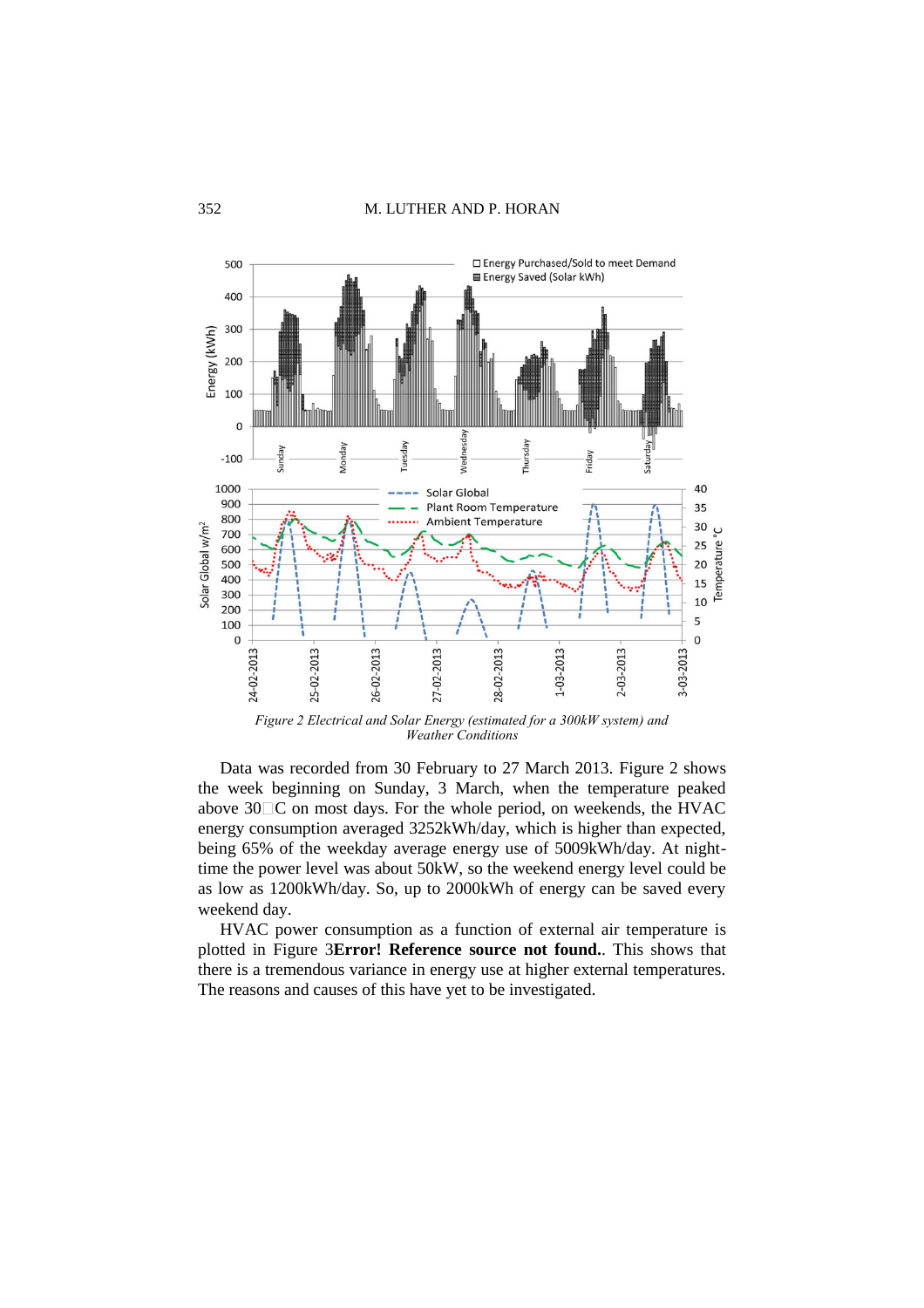

*Figure 3 Electrical Energy as a function of ambient temperature (860 hours)*

<span id="page-9-0"></span>The sub-metering study of the conditioning equipment and its operation showed many anomalies. In particular:

- The unnecessary 24/7 operation of AHU's (air handling units) for the lecture theatres.
- The unnecessary 3-4 hour prior start-up of the main plant room chillers before the operation of any AHU.
- The unnecessary 24/7 operation of chiller pumps.
- The excessive use of lighting during unoccupied hours.
- Continuous exhaust and lighting in the bathrooms.

# **4 Overall Findings of Sub-metering and Energy Auditing**

All of the above sub-metering case studies lead to substantial energy savings. It was noticed that most of the improvements were related to addressing three specific culprits:

- waste;
- missed opportunities;
- mis-scheduling of equipment operation.

Discovering these culprits is a direct outcome of sub-metering analysis. Exploring the results of sub-metering often requires an inquisitive analytical approach, not mere recipes or checklists. The researcher needs to query the energy use based on experience, often asking why a particular piece of equipment is in operation when it is. Nevertheless, the implementation or action taken to remedy such problems is generally very cost effective, often being a simple re-programming of the Building Management System (BMS).